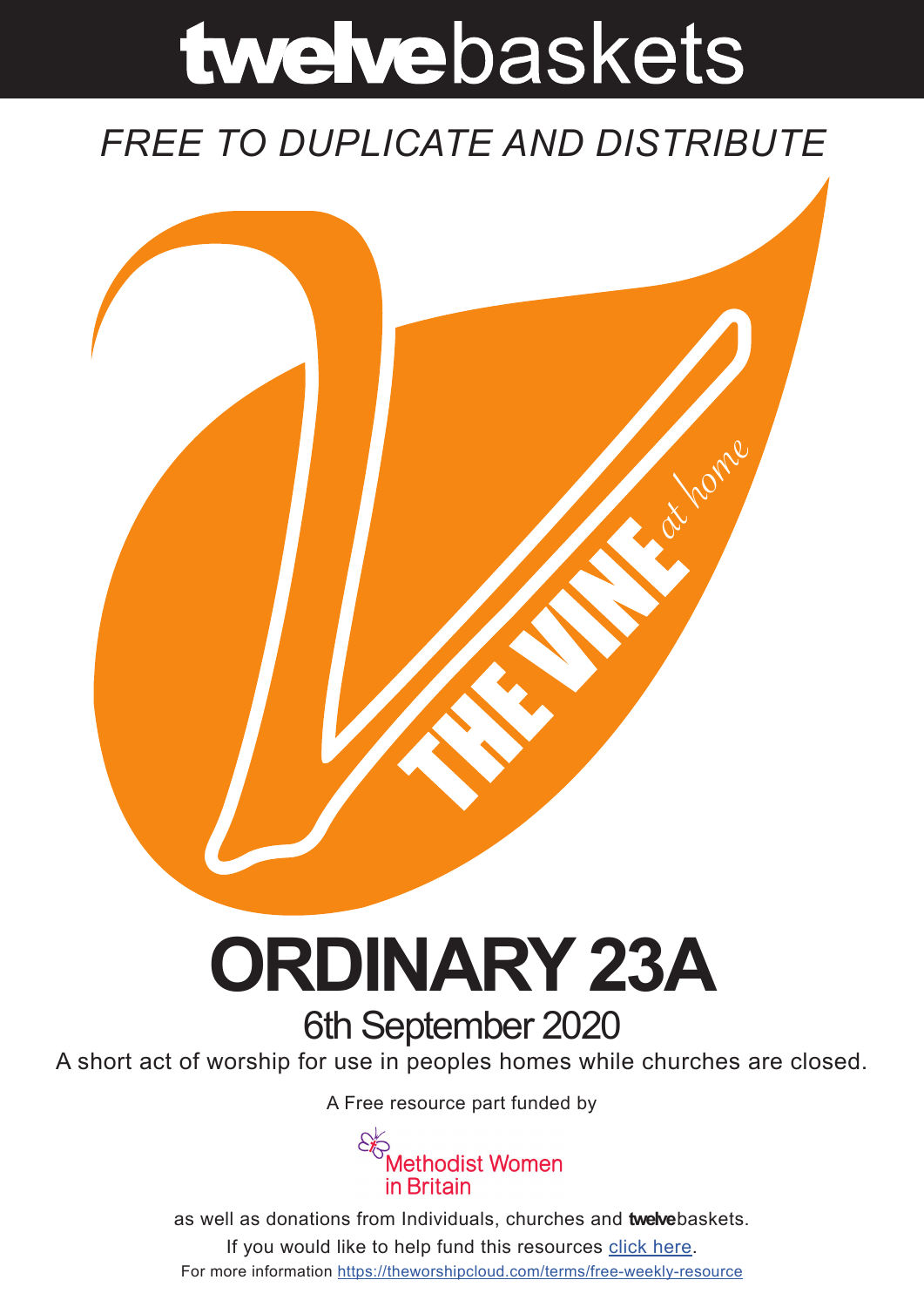#### **Call to worship**

The living God waits here for you Waits for the encounter Whether its on paper, through video or on Facebook Whether its in small group conversation or deep thinking God is here.

So come with worship-filled expectancy Ready to be prompted to learn, to care, to serve Ready for that encounter with the living God who is waiting to meet you

<span id="page-1-2"></span>Amen<sup>[1](#page-1-0)</sup>

#### **Hymn: 28 STF – Jesus calls us here to meet him** - [YouTube](https://www.youtube.com/watch?v=wvBGtFPd6TQ)

#### **Opening Prayers**

Lord of all things we come to you knowing you are here.

We come recognising that you know us and care for us and we give you thanks

We come noticing all you have given to humanity – our wonderful world, the diversity of its peoples, vast knowledge and skill, an all-encompassing love and we give you thanks.

We come too knowing what you require of us and all too aware that we often fall short

We come to ask for forgiveness, through grace already knowing that you will forgive and we give you thanks

We pray that we might live like thankful people this day and every day

<span id="page-1-3"></span>Amen.*[2](#page-1-1)*

#### **We say together the Lord's Prayer**

**Readings: Matthew 18:15 -** [Click for Reading](https://www.biblegateway.com/passage/?search=Matthew+18:15-20&version=NRSV)

**Romans 13:8-14 -** [Click for Reading](https://www.biblegateway.com/passage/?search=Romans+13:8-14&version=NRSV)

<span id="page-1-0"></span> $1$  Additional prayers by Jane Bingham

<span id="page-1-1"></span><sup>&</sup>lt;sup>[2](#page-1-3)</sup> Opening prayers written by Jane Bingham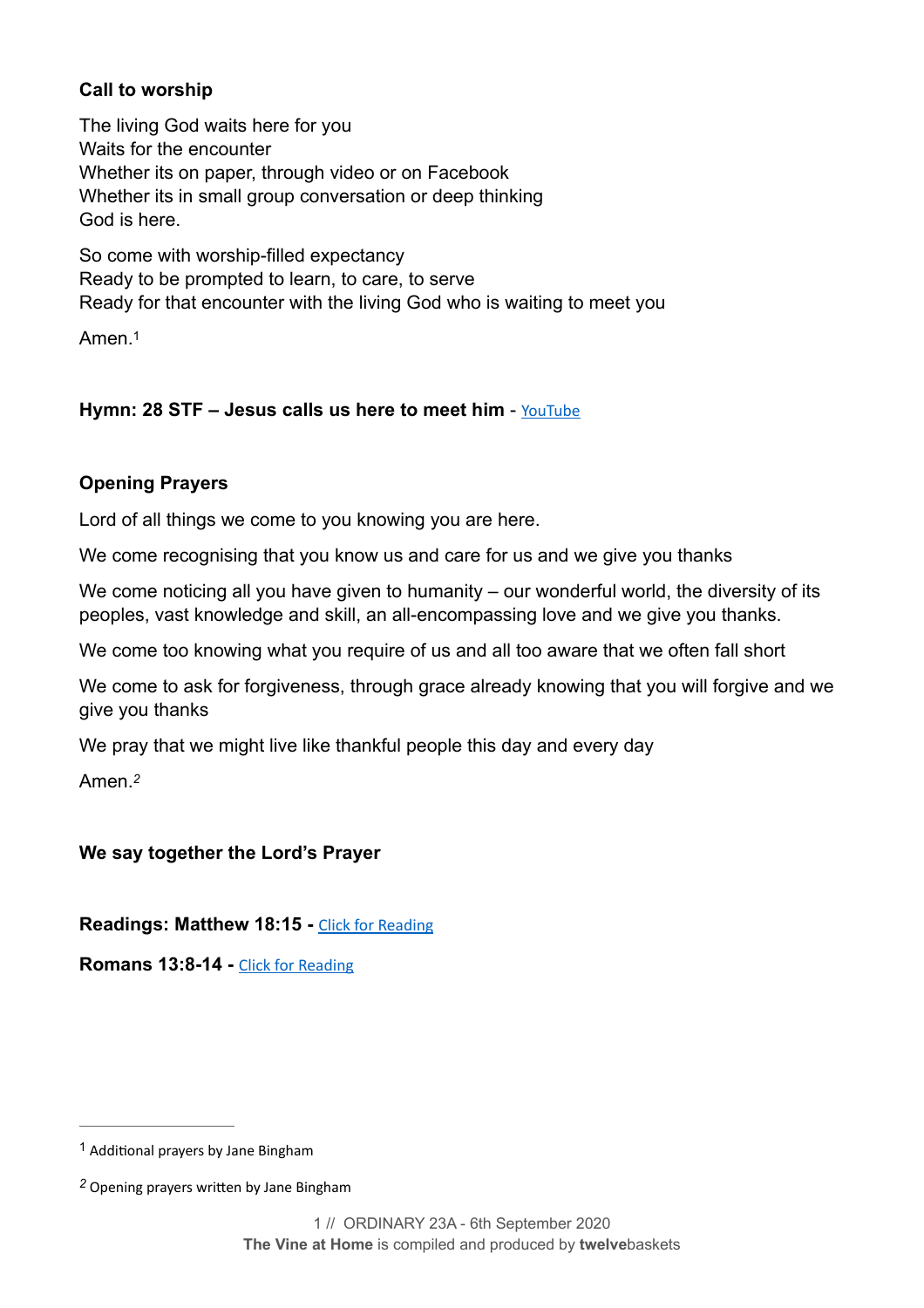#### **Reflections on the readings**

Today we hear from Jane Bingham. A student local preacher from Yorkshire.

The passages of scripture we read today have probably got some of the most famous and well known phrases of faith we hear as church goers within them. "Again truly I tell you, if two or three of you agree about anything you ask it will be done for you by my father in heaven. For where 2 or 3 are gathered in my name, I am there among them" and "Love your neighbour as yourself" (or as the Passion Translation reads Love and value others the same way as you love and value yourself)

The fact that we know these phrases and feel like we understand them offers great comfort to us and although we recognise them as challenging we have them as quotes on the tip of our tongues and its as if we have known them all our lives. But as I was preparing and reflecting I asked myself did I really know what they were about and in particular what God might be saying to us right now. You know I'm not sure that I find either of them easy and when we read them in context – like we just have – they come with all sorts of associated questions. What about if I'm praying on my own does God hear me then? What if I'm not living the way God wants? What about the fact that elsewhere in the gospels God calls us to offer forgiveness rather than pick fault ( you remember specks in our own eyes etc) What if two or three people agree on one thing and two or three others agree on another – how does God choose? What about the fact that God made me to be a complicated human being and I'm bound to fall into some of these habits- God says he loves me anyway? I could go on I guess so I think we'd best pause and wonder…..

During this pandemic we have heard the phrase "unprecedented" many a time. In fact its become in some ways a bit of a joke statement. The disruption, the scale, the spread, the nature of the novel corona virus, the impact of the disruption - all unprecedented and yet we probably know that the same can be said of the plague, the so called "Spanish flu". Maybe not so unprecedented.

What is certain though is it is uncomfortable. The impact on who we are as people and in particular on who we are as people of God has been truly disrupting. The way we live our lives has changed. The way we go about our daily business while we're living with it. Even the way we worship together and I'm guessing we don't like it one bit.

So imagine then living when Jesus was around. Living when the early church was forming and growing and ask yourself if that was a place of disruption. Imagine how the God we know and love was shaking up the world by sending his son to model a new way of living, by suggesting that God is willing to listen directly to you if you gather together to state your case, by saying that the way you live had to change and no longer was it all about you but was more about your fellow human, by saying that you had to change entirely how you lived, put aside all sense of getting just what you wanted, to fulfil all that God requires of you. By asking you to seek out reconciliation and work hard at it. By seeking out the eternal quest to only love others and find a way forward. I'm guessing that the people who encountered Jesus and the early disciples felt and saw only disruption. Gods disruption as a means to a better and preferred future.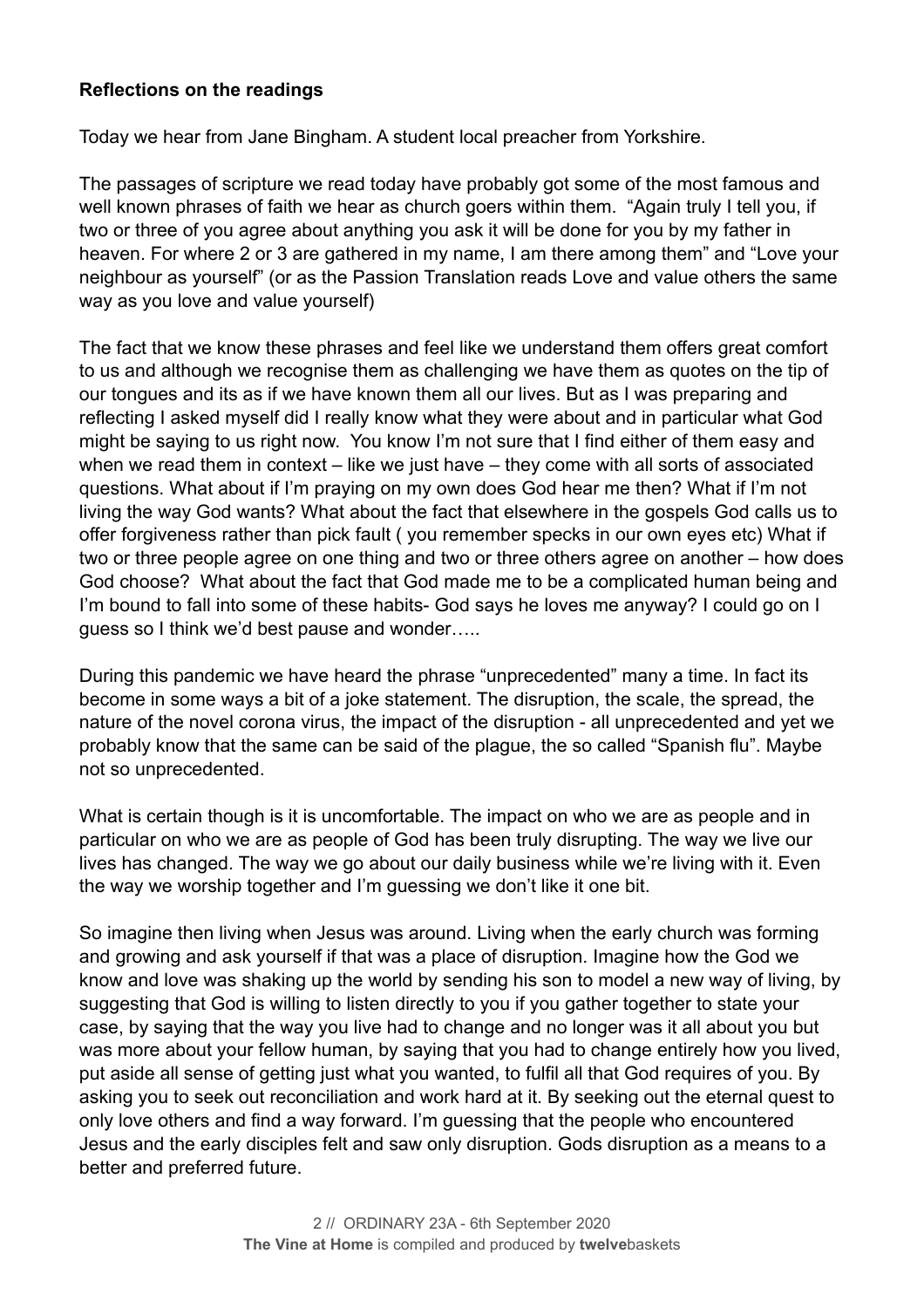If I was the kind of person to set you church homework, I'd be saying look how God works through the unusual and the different. The disruptive. The birth of a great nation through an elderly barren couple. The work of a small child to defeat the most giant of enemies. The words of a prophet advocating peace and ploughshares not war and weapons. The challenging words of an itinerant preacher full of humility as a mark of greatness. The spiritfilled exuberance of sharing the good news to anyone who was around in the street as opposed to the ritual of prayer and fasting that was commonplace. What can you think of in the stories Gods people placed before us as truly important in our scriptures? Where do you see disruption of the status quo.

You see for me this is the God we adore. Faithful, unchangeable but not static or bland. A God seeking always to love us and encourage us to do the same for others. A God whose love knows neither measure or end and will do anything to make it known. Even if it means showing us something fresh.

Don't mishear me. I'm not saying God sent this virus to teach us something or to test us. No. I am saying though that we can see God clearly in the midst of great disruption if we look and we must look and notice right now what God is saying about the way we live as individuals, as community and as church. What must we shake up to live like God requires rather than the way we'd like to? How do we need to change and morph ourselves into the people we are called to be? Or as the Methodist Way of Life might put it "How and what are you learning now?"

Listen to the urgency of the letter writer again

Love and value others the same way as you value yourself……

To live like this is all the more urgent for time is running out and you know it is a strategic hour for human history. It is time for us to wake up…………… Instead fully immerse yourselves into the Lord Jesus, the anointed one, and don't waste even a moments thought on your former identity to waken your selfish desires.

This is a truly challenging call to action. To live up to the disruption of God's love for all. To put what God prefers for us first. To live as community in a way that is a disruption to society. Advocating love and forgiveness, care and concern, not selfishness and personal gain. To once and for all clothing ourselves in the radiance of light offered by knowing Christ. For now is the time for us to wake up. For us to start again today living as if these 2 phrases we hold dear really mattered. Praying and being - with God. Asking for his help and living for others. Ame[n3](#page-3-0)

<span id="page-3-2"></span>Take a moment to think about the words of this song by John Bell and ask yourself what will you start to do today that brings about the kind of world God inspires.

<span id="page-3-3"></span>Behold Behold I make all things new beginning with you and starting from today Behold Behold I make all things new, my promise is true for I am Christ the way[.4](#page-3-1)

<span id="page-3-0"></span> $3$  Reflection written by Jane Bingham

<span id="page-3-1"></span>[<sup>4</sup>](#page-3-3) Copyright © 1995, Wild Goose Resource Group, Iona Community, Scotland